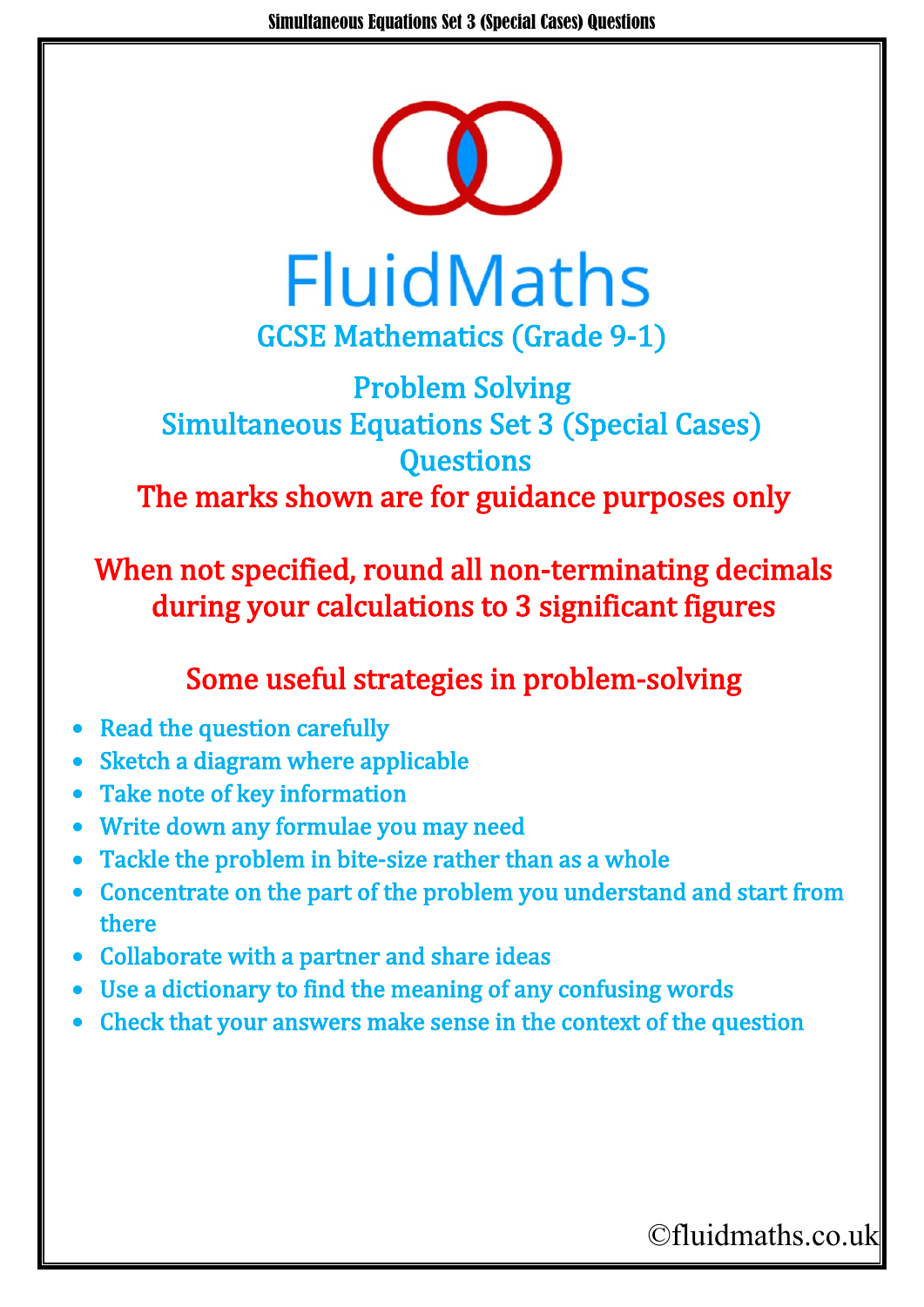| 1              | Given that                            |          |
|----------------|---------------------------------------|----------|
|                | $2y + 3x = 8k$                        |          |
|                | $y - x = 9k$                          |          |
|                | Find x and y in terms of k            |          |
|                |                                       | [5marks] |
| 2 <sub>1</sub> | Given that                            |          |
|                | $5y + kx = 10$                        |          |
|                | $5y - 3kx = -14$                      |          |
|                | Find x in terms of k<br>a)            |          |
|                | b) Find the value $y$                 |          |
|                |                                       | [5marks] |
| $\bf{3}$       | Given that                            |          |
|                | $3x + 5y = 3c$                        |          |
|                | $-4y - 2c = 2x$                       |          |
|                | Express x and y in terms of $c$       |          |
|                |                                       | [5marks] |
|                |                                       |          |
| 4              | Given that                            |          |
|                | $3x + 4y = 5c$                        |          |
|                | $-y + 4c = x$                         |          |
|                | Express $x$ and $y$ in terms of $c$ . |          |
|                |                                       | [5marks] |
| 5              | Given that                            |          |
|                | $3x + 6y = 11k$                       |          |
|                | $4x + 5k = 3y$                        |          |
|                | Express $x$ and $y$ in terms of $k$ . |          |
|                |                                       | [5marks] |
|                |                                       |          |

©fluidmaths.co.uk